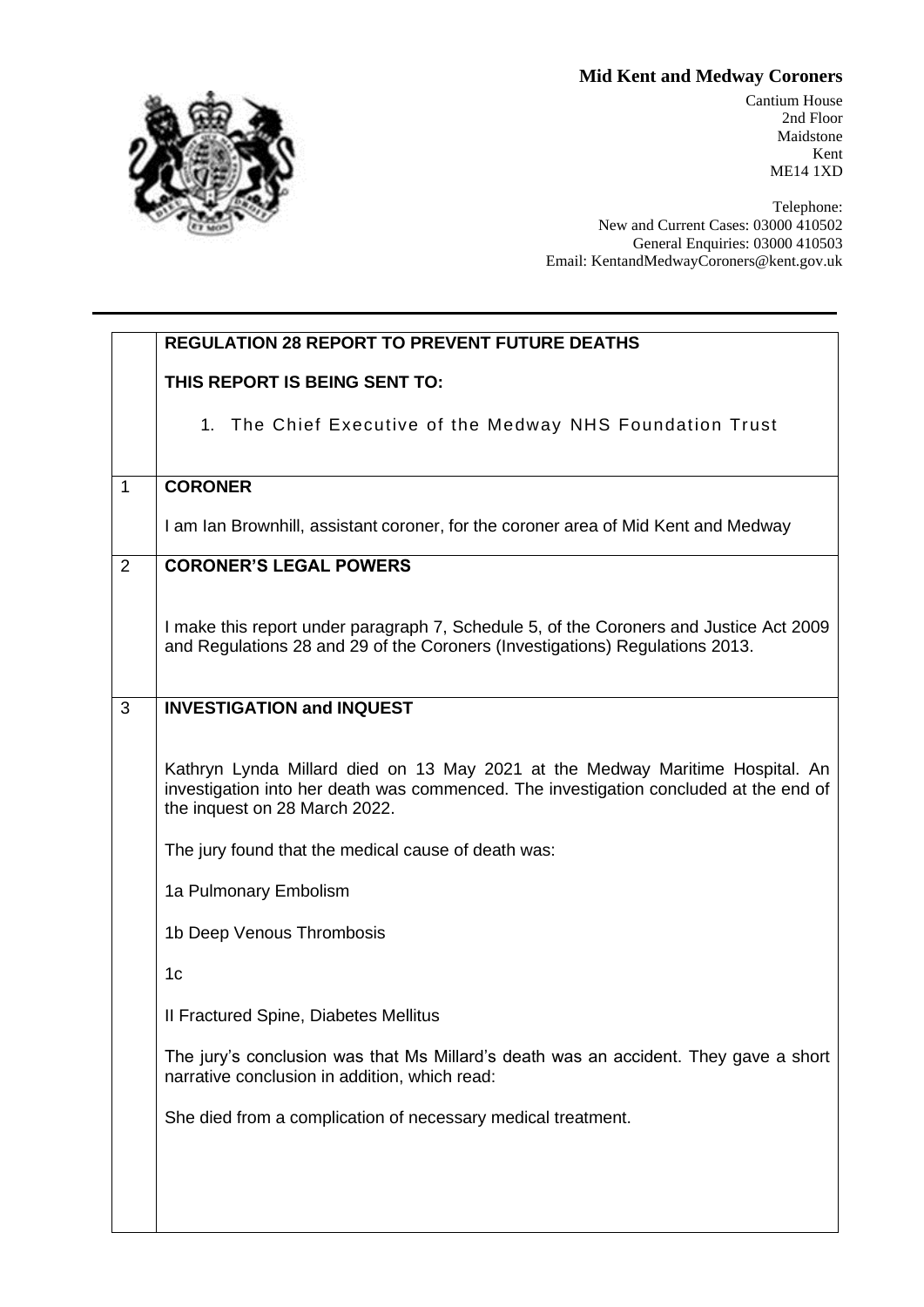| $\overline{4}$ | <b>CIRCUMSTANCES OF THE DEATH</b>                                                                                                                                                                                                                                                                                                                                                                                                                                                                                                                                                                                                                                                                                                                                                                                                                                                                 |
|----------------|---------------------------------------------------------------------------------------------------------------------------------------------------------------------------------------------------------------------------------------------------------------------------------------------------------------------------------------------------------------------------------------------------------------------------------------------------------------------------------------------------------------------------------------------------------------------------------------------------------------------------------------------------------------------------------------------------------------------------------------------------------------------------------------------------------------------------------------------------------------------------------------------------|
|                | On the 10th May 2021 Kathryn Millard fell backwards down a flight of stairs at a property<br>where she was working. She was admitted to Medway Maritime Hospital with a fractured<br>spine.                                                                                                                                                                                                                                                                                                                                                                                                                                                                                                                                                                                                                                                                                                       |
|                | At Medway Maritime Hospital, she was immobilised upon admission and a decision was<br>made that she should be prescribed stockings to avoid deep vein thrombosis and<br>dalteparin as prophylaxis.                                                                                                                                                                                                                                                                                                                                                                                                                                                                                                                                                                                                                                                                                                |
|                | The stockings were not applied. In respect of dalteparin, this was decision was initially<br>withdrawn due to an identified risk of bleeding and the prospect of surgery. When it was<br>determined that there was to be no surgery, the treating consultant indicated that<br>dalteparin should be commenced. That decision was not recorded in Mrs Millard's<br>medical notes. The dalteparin was not given.                                                                                                                                                                                                                                                                                                                                                                                                                                                                                    |
|                | On 12 May 2021, Mrs Millard began to have green vomit. The nursing staff were<br>concerned and asked for her to be reviewed by a doctor. An unidentified individual came<br>to the ward and saw Mrs Millard. That individual did not record their interaction in Mrs<br>Millard's notes nor did they speak with the nursing staff.                                                                                                                                                                                                                                                                                                                                                                                                                                                                                                                                                                |
|                | On the morning of 13 May 2021, Mrs Millard had a cardiac arrest. Despite efforts by staff,<br>she could not be resuscitated.                                                                                                                                                                                                                                                                                                                                                                                                                                                                                                                                                                                                                                                                                                                                                                      |
|                |                                                                                                                                                                                                                                                                                                                                                                                                                                                                                                                                                                                                                                                                                                                                                                                                                                                                                                   |
| 5              | <b>CORONER'S CONCERNS</b>                                                                                                                                                                                                                                                                                                                                                                                                                                                                                                                                                                                                                                                                                                                                                                                                                                                                         |
|                | During the course of the inquest the evidence revealed matters giving rise to concern.<br>In my opinion there is a risk that future deaths could occur unless action is taken. In the<br>circumstances it is my statutory duty to report to you.                                                                                                                                                                                                                                                                                                                                                                                                                                                                                                                                                                                                                                                  |
|                | The MATTERS OF CONCERN are as follows.                                                                                                                                                                                                                                                                                                                                                                                                                                                                                                                                                                                                                                                                                                                                                                                                                                                            |
|                | (1) The direction of the most senior clinician, the orthopaedic surgeon, was not<br>documented in the medical records and was not implemented. It is concerning<br>that this treatment plan was not recorded properly in the deceased's notes.<br>(2) The medical records indicated that at least one doctor had indicated that Mrs<br>Millard should have anti-embolic stockings applied. However, the nursing staff<br>gave evidence that they were not aware of this.<br>(3) The nursing staff were concerned on the 12 May 2021 as to the presentation and<br>prognosis of the deceased. Whomever attended (if they anybody did in fact<br>attend), did not make any entry into Mrs Millard's medical records. It is concerning<br>that the Trust were not able to identify this individual and that they did not discuss<br>the patient's presentation and prognosis with the nursing staff. |
| 6              | <b>ACTION SHOULD BE TAKEN</b>                                                                                                                                                                                                                                                                                                                                                                                                                                                                                                                                                                                                                                                                                                                                                                                                                                                                     |
|                | In my opinion action should be taken to prevent future deaths and I believe you have the<br>power to take such action.                                                                                                                                                                                                                                                                                                                                                                                                                                                                                                                                                                                                                                                                                                                                                                            |
| $\overline{7}$ | <b>YOUR RESPONSE</b>                                                                                                                                                                                                                                                                                                                                                                                                                                                                                                                                                                                                                                                                                                                                                                                                                                                                              |
|                | You are under a duty to respond to this report within 56 days of the date of this report,<br>namely by 21 June 2022. I, the coroner, may extend the period.                                                                                                                                                                                                                                                                                                                                                                                                                                                                                                                                                                                                                                                                                                                                       |